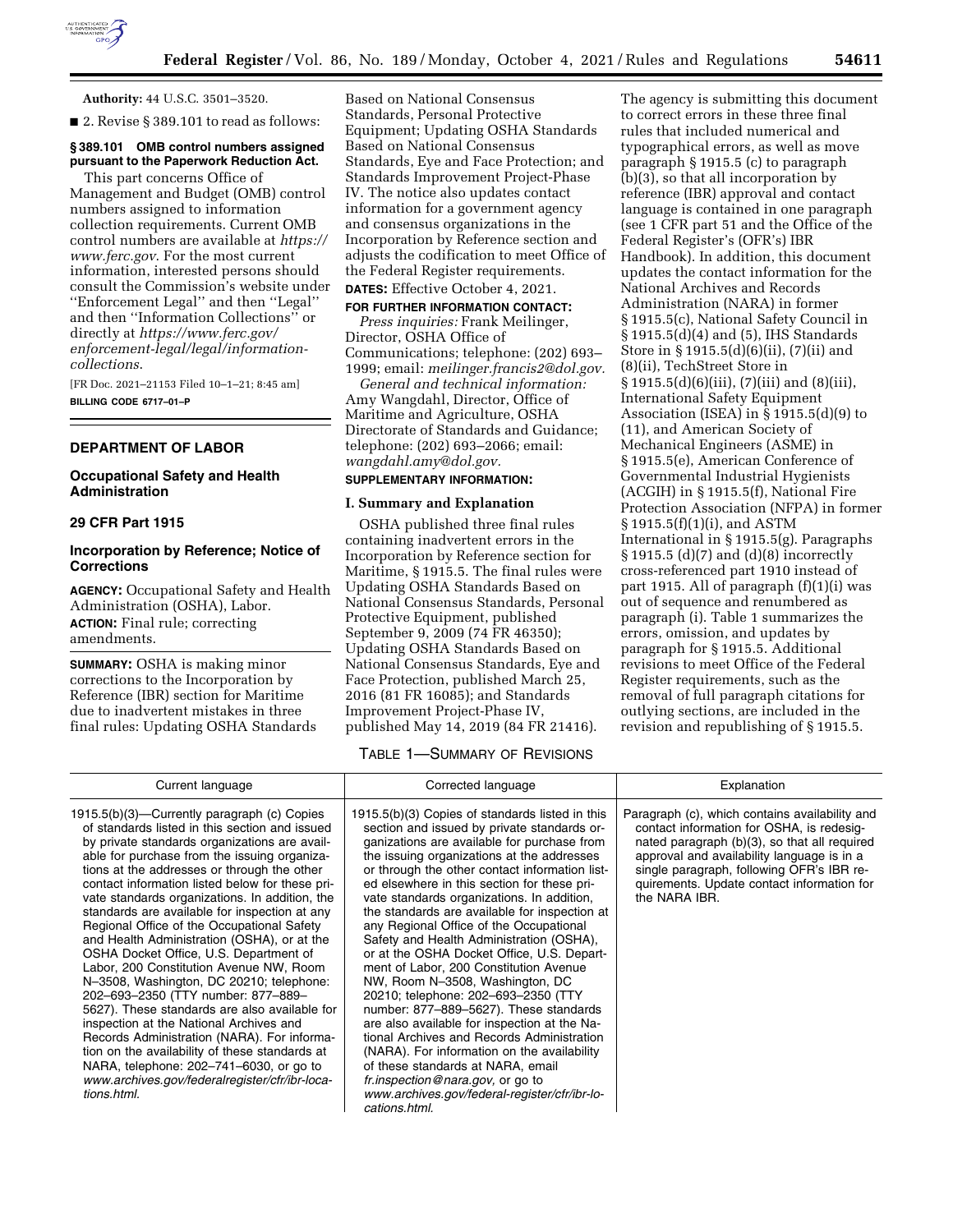Ξ

| 54612 | Federal Register/Vol. 86, No. 189/Monday, October 4, 2021/Rules and Regulations |  |  |  |
|-------|---------------------------------------------------------------------------------|--|--|--|

| Current language                                                                                                                                                                                                                                                                                                                                                                                                                                                                                                      | Corrected language                                                                                                                                                                                                                                                                                                                                                                                                                                                                                                     | Explanation                                                                                                                             |
|-----------------------------------------------------------------------------------------------------------------------------------------------------------------------------------------------------------------------------------------------------------------------------------------------------------------------------------------------------------------------------------------------------------------------------------------------------------------------------------------------------------------------|------------------------------------------------------------------------------------------------------------------------------------------------------------------------------------------------------------------------------------------------------------------------------------------------------------------------------------------------------------------------------------------------------------------------------------------------------------------------------------------------------------------------|-----------------------------------------------------------------------------------------------------------------------------------------|
| 1915.5(d)(4) ANSI Z41-1999, American Na-<br>tional Standard for Personal Protection-Pro-<br>tective Footwear; IBR approved for<br>§ 1915.156(b)(1)(ii). Copies of ANSI Z41-<br>1999 are available for purchase only from the<br>National Safety Council, P.O. Box 558,<br>Itasca, IL 60143-0558; telephone: 1-800-<br>621-7619; fax: 708-285-0797; website:<br>http://www.nsc.org.                                                                                                                                    | 1915.5(d)(4) ANSI Z41-1999, American Na-<br>tional Standard for Personal Protection-<br>Protective Footwear; IBR approved for<br>§1915.156(b). Copies of ANSI Z41-1999<br>are available for purchase only from the<br>National Safety Council, 1121 Spring Lake<br>Drive, Itasca, IL 60143-3201; telephone:<br>(800) 621-7619; fax: 630-285-1434;<br>website: www.nsc.org.                                                                                                                                             | Remove full paragraph citations for outlying<br>sections. Update contact information for the<br>National Safety Council.                |
| 1915.5(d)(5) ANSI Z41-1991, American Na-<br>tional Standard for Personal Protection-Pro-<br>tective Footwear; IBR approved for<br>§ 1915.156(b)(1)(iii). Copies of ANSI Z41-<br>1991 are available for purchase only from the<br>National Safety Council, P.O. Box 558,<br>Itasca, IL 60143–0558; telephone: 1–800–<br>621-7619; fax: 708-285-0797; website:<br>http://www.nsc.org.                                                                                                                                   | 1915.5(d)(5) ANSI Z41-1991, American Na-<br>tional Standard for Personal Protection-<br>Protective Footwear; IBR approved for<br>§ 1915.156(b). Copies of ANSI Z41-1991<br>are available for purchase only from the<br>National Safety Council, 1121 Spring Lake<br>Drive, Itasca, IL 60143-3201; telephone:<br>(800) 621–7619; fax: 630–285–1434;<br>website: www.nsc.org.                                                                                                                                            | Remove full paragraph citations for outlying<br>sections. Update contact information for the<br>National Safety Council.                |
| 1915.5(d)(6)(ii), (7)(ii), and (8)(ii) IHS Standards<br>Store, 15 Inverness Way East, Englewood,<br>CO 80112; telephone: (877) 413-5184;<br>website: http://global.ihs.com; or                                                                                                                                                                                                                                                                                                                                        | 1915.5(d)(6)(ii), (7)(ii), and (8)(ii) IHS Stand-<br>ards Store, 15 Inverness Way East, Engle-<br>wood, CO 80112; telephone: (800) 447-<br>2273; website: https://global.ihs.com; or                                                                                                                                                                                                                                                                                                                                   | Update contact information for the IHS Stand-<br>ards Store.                                                                            |
| 1915.5(d)(6)(iii), (7)(iii), and (8)(iii) TechStreet<br>Store, 3916 Ranchero Dr., Ann Arbor, MI<br>48108; telephone: (877) 699-9277; website:<br>http://techstreet.com.                                                                                                                                                                                                                                                                                                                                               | 1915.5(d)(6)(iii), (7)(iii), and (8)(iii) TechStreet<br>Store, 3025 Boardwalk Drive, Suite 220,<br>Ann Arbor, MI 48108; telephone: (855)<br>999-9870; website: www.techstreet.com.                                                                                                                                                                                                                                                                                                                                     | Update contact information for the TechStreet<br>Store.                                                                                 |
| 1915.5(d)(7) ANSI Z87.1-2003, Occupational<br>and Educational Personal Eye and Face Pro-<br>tection Devices, approved June 19, 2003;<br>IBR approved for §1910.153(b). * * *                                                                                                                                                                                                                                                                                                                                          | 1915.5(d)(7) ANSI Z87.1-2003, Occupational<br>and Educational Personal Eye and Face<br>Protection Devices, approved June 19,<br>2003; IBR approved for §1915.153(b).<br>$* * *$                                                                                                                                                                                                                                                                                                                                        | The 2016 revision (81 FR 16085, March 25,<br>2016) incorrectly changed this cross-ref-<br>erence from part 1915 to part 1910.           |
| 1915.5(d)(8) ANSI Z87.1-1989 (R-1998), Prac-<br>tice for Occupational and Educational Eye<br>and Face Protection, Reaffirmation approved<br>January 4, 1999; IBR approved for<br>$§ 1910.153(b).$ * * *                                                                                                                                                                                                                                                                                                               | 1915.5(d)(8) ANSI Z87.1-1989 (R-1998),<br>Practice for Occupational and Educational<br>Eye and Face Protection, Reaffirmation ap-<br>proved January 4, 1999; IBR approved for<br>§1915.153(b). * * *                                                                                                                                                                                                                                                                                                                   | The 2016 revision (81 FR 16085, March 25,<br>2016) incorrectly changed this cross-ref-<br>erence from part 1915 to part 1910.           |
| 1915.5(d)(9) American National Standards Insti-<br>tute (ANSI) Z89.1-2009, American National<br>Standard for Industrial Head Protection, ap-<br>proved January 26, 2009; IBR approved for<br>§ 1915.155(b)(1)(i). Copies of ANSI Z89.1-<br>2009 are available for purchase only from the<br>International Safety Equipment Association,<br>1901 North Moore Street, Arlington, VA<br>22209-1762; telephone: 703-525-1695; fax:<br>703-528-2148; website:<br>www.safetyequipment.org.                                  | 1915.5(d)(9) American National Standards In-<br>stitute (ANSI) Z89.1-2009, American Na-<br>tional Standard for Industrial Head Protec-<br>tion, approved January 26, 2009; IBR ap-<br>proved for §1915.155(b). Copies of ANSI<br>Z89.1-2009 are available for purchase only<br>from the International Safety Equipment As-<br>sociation, 1101 Wilson Boulevard, Suite<br>1425, Arlington, VA 22209-1762; tele-<br>phone: 703-525-1695; fax: 703-528-2148;<br>website: www.safetyequipment.org.                         | Remove full paragraph citations for outlying<br>sections. Update mailing address for the<br>International Safety Equipment Association. |
| 1915.5(d)(10) American National Standards In-<br>stitute (ANSI) Z89.1-2003, American National<br>Standard for Industrial Head Protection; IBR<br>approved for $\S$ 1915.155(b)(1)(ii). Copies of<br>ANSI Z89.1-2003 are available for purchase<br>only from the International Safety Equipment<br>Association, 1901 North Moore Street, Arling-<br>ton, VA 22209-1762; telephone: 703-525-<br>1695; fax: 703-528-2148; website:<br>www.safetyequipment.org.                                                           | 1915.5(d)(10) American National Standards<br>Institute (ANSI) Z89.1-2003, American Na-<br>tional Standard for Industrial Head Protec-<br>tion; IBR approved for $\S$ 1915.155(b). Cop-<br>ies of ANSI Z89.1-2003 are available for<br>purchase only from the International Safety<br>Equipment Association, 1101 Wilson Boule-<br>vard, Suite 1425, Arlington, VA 22209-<br>1762; telephone: 703-525-1695; fax: 703-<br>528-2148; website:<br>www.safetyequipment.org.                                                 | Remove full paragraph citations for outlying<br>sections. Update mailing address for the<br>International Safety Equipment Association. |
| 1915.5(d)(11) American National Standards In-<br>stitute (ANSI) Z89.1-1997, American National<br>Standard for Personnel Protection---Protec-<br>tive Headwear for Industrial Workers-Re-<br>quirements; IBR approved for<br>§ 1915.155(b)(1)(iii). Copies of ANSI Z89.1-<br>1997 are available for purchase only from the<br>International Safety Equipment Association,<br>1901 North Moore Street, Arlington, VA<br>22209-1762; telephone: 703-525-1695; fax:<br>703-528-2148; website:<br>www.safetyequipment.org. | 1915.5(d)(11) American National Standards<br>Institute (ANSI) Z89.1-1997, American Na-<br>tional Standard for Personnel Protection-<br>Protective Headwear for Industrial Work-<br>ers-Requirements; IBR approved for<br>§ 1915.155(b). Copies of ANSI Z89.1-1997<br>are available for purchase only from the<br>International Safety Equipment Association,<br>1101 Wilson Boulevard, Suite 1425, Arling-<br>ton, VA 22209-1762; telephone: 703-525-<br>1695; fax: 703-528-2148; website:<br>www.safetyequipment.org. | Remove full paragraph citations for outlying<br>sections. Update mailing address for the<br>International Safety Equipment Association. |

# TABLE 1—SUMMARY OF REVISIONS—Continued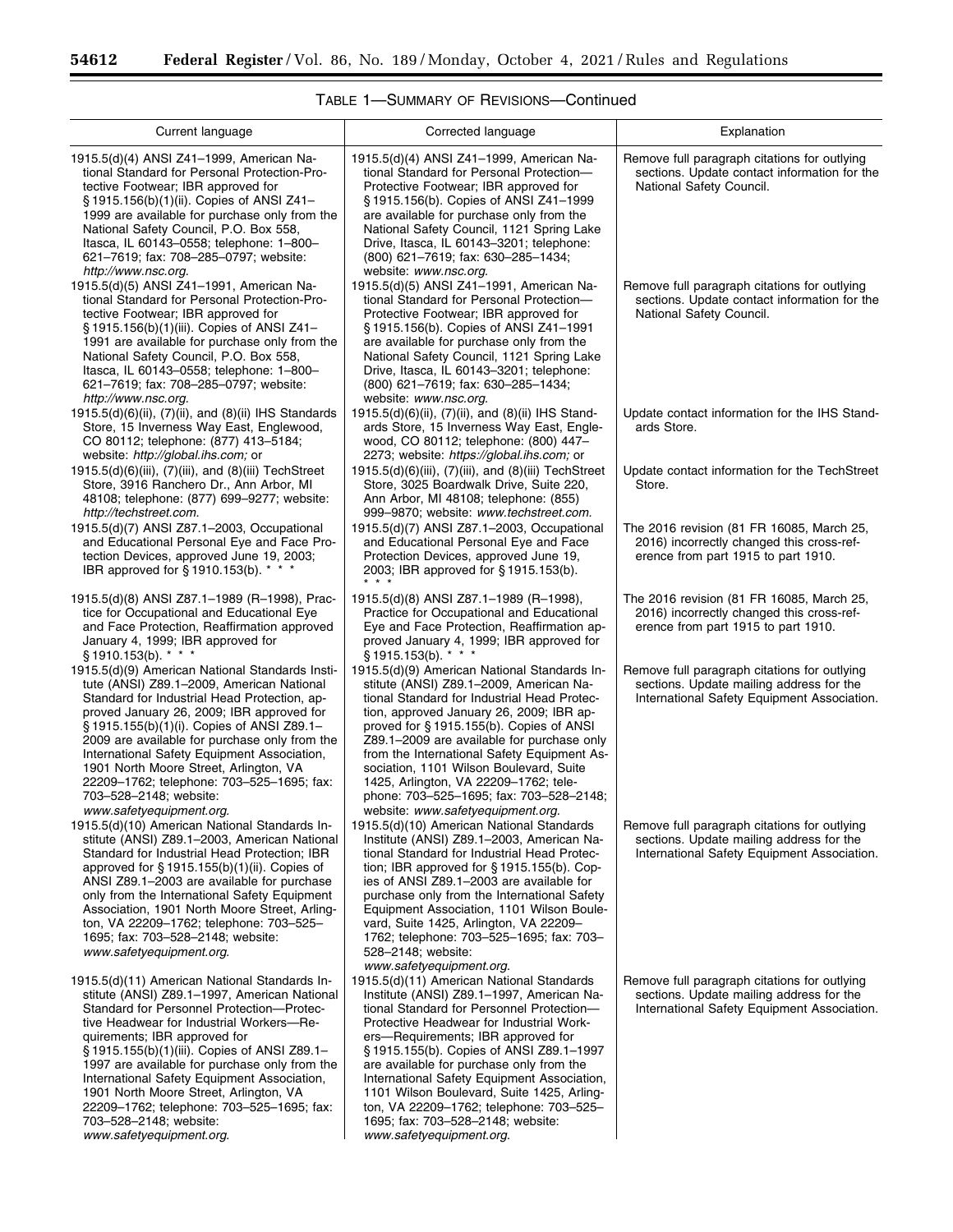| Current language                                                                                                                                                                                                                                                                                                  | Corrected language                                                                                                                                                                                                                                                                                           | Explanation                                                                                                                                                |
|-------------------------------------------------------------------------------------------------------------------------------------------------------------------------------------------------------------------------------------------------------------------------------------------------------------------|--------------------------------------------------------------------------------------------------------------------------------------------------------------------------------------------------------------------------------------------------------------------------------------------------------------|------------------------------------------------------------------------------------------------------------------------------------------------------------|
| 1915.5(e) The following material is available for<br>purchase from the American Society of Me-<br>chanical Engineers, 345 East 47th Street,<br>New York, New York 10017:                                                                                                                                          | 1915.5(e) American Society of Mechanical<br>Engineers (ASME), Two Park Avenue, New<br>York, New York 10016; telephone: (800)<br>843-2763; email: CustomerCare@<br>asme.org; website: https://www.asme.org/<br>codes-standards:                                                                               | Update contact information for ASME.                                                                                                                       |
| 1915.5(f) The following material is available for<br>purchase from the American Conference of<br>Governmental Industrial Hygienists (ACGIH),<br>1014 Broadway, Cincinnati, OH 45202:                                                                                                                              | 1915.5(f) American Conference of Govern-<br>mental Industrial Hygienists (ACGIH), 3640<br>Park 42 Drive, Cincinnati, OH 45241; tele-<br>phone: (513) 742-2020; website: https://<br>www.acgih.org/publications/:                                                                                             | Update contact information for ACGIH.                                                                                                                      |
| $1915.5(f)(1)(i)$ The following material is avail-<br>able for purchase from the National Fire Pro-<br>tection Association, 1 Batterymarch Park,<br>P.O. Box 9101, Quincy, MA 02269-9101:                                                                                                                         | 1915.5(i) National Fire Protection Association,<br>1 Batterymarch Park, P.O. Box 9101, Quin-<br>cy, MA 02269-9101; telephone: (800) 344-<br>3555; email: <i>orders@nfpa.org</i> ; website:<br>https://www.nfpa.org/Codes-and-Standards:                                                                      | All of paragraph (i) is out of sequence fol-<br>lowing the publication of 84 FR 21416, May<br>14, 2019. Update the contact information<br>for NFPA.        |
| 1915.5 $(g)$ Copies of the standards listed in this<br>paragraph (g) are available for purchase from<br>ASTM International, 100 Barr Harbor Drive,<br>P.O. Box C700, West Conshohocken, PA<br>19428-2959; telephone: 610-832-9585; fax:<br>610-832-9555; e-mail: seviceastm.org;<br>website: http://www.astm.org: | $1915.5(g)$ Copies of the standards listed in<br>this paragraph (g) are available for pur-<br>chase from ASTM International, 100 Barr<br>Harbor Drive, P.O. Box C700, West<br>Conshohocken, PA 19428-2959; telephone:<br>610-832-9500; fax: 610-832-9555; email:<br>service@astm.org; website: www.astm.org: | The email address in paragraph (g) was pub-<br>lished incorrectly in 74 FR 46350, Sept. 9,<br>2009. Update the telephone number for<br>ASTM International. |

# TABLE 1—SUMMARY OF REVISIONS—Continued

## **II. Exemption From Notice-and-Comment Procedures**

OSHA has determined that these corrections are not subject to the procedures for public notice and comment specified in the Administrative Procedures Act (5 U.S.C. 553), and Section 6(b) of the Occupational Safety and Health Act of 1970 (29 U.S.C. 655(b)). This rulemaking only corrects minor errors and makes non-substantive codification changes. No stakeholder is likely to object to these corrections. Therefore, the agency finds good cause that public notice and comment are unnecessary within the meaning of 5 U.S.C. 553(b)(3)(B), 29 U.S.C. 655(b), and 29 CFR 1911.5.

#### **List of Subjects for 29 CFR Part 1915**

Incorporation by reference.

#### **Authority and Signature**

James S. Frederick, Acting Assistant Secretary of Labor for Occupational Safety and Health, U.S. Department of Labor, 200 Constitution Avenue NW, Washington, DC 20210, authorized the preparation of this notice pursuant to Sections 4, 6, and 8 of the Occupational Safety and Health Act of 1970 (29 U.S.C. 653, 655, and 657); Secretary of Labor's Order 8–2020 (85 FR 58393 (Sept. 18, 2020)); 29 CFR part 1911; and 5 U.S.C. 553.

Signed at Washington, DC, on September 13, 2021.

## **James S. Frederick,**

*Acting Assistant Secretary of Labor for Occupational Safety and Health.* 

#### **Amendment to Standard [corrected]**

For the reasons set forth above, 29 CFR part 1915 is amended as follows:

#### **PART 1915—OCCUPATIONAL SAFETY AND HEALTH STANDARDS FOR SHIPYARD EMPLOYMENT**

■ 1. The authority citation for part 1915 continues to read as follows:

**Authority:** 33 U.S.C. 941; 29 U.S.C. 653, 655, 657; Secretary of Labor's Order No. 12– 71 (36 FR 8754); 8–76 (41 FR 25059), 9–83 (48 FR 35736), 1–90 (55 FR 9033), 6–96 (62 FR 111), 3–2000 (65 FR 50017), 5–2002 (67 FR 65008), 5–2007 (72 FR 31160), 4–2010 (75 FR 55355), or 1–2012 (77 FR 3912); 29 CFR part 1911; and 5 U.S.C. 553, as applicable.

■ 2. Revise and republish § 1915.5 to read as follows:

#### **§ 1915.5 Incorporation by reference.**

(a) Specifications, standards, and codes of agencies of the U.S. Government, to the extent specified in the text, form a part of the regulations of this part. In addition, under the authority vested in the Secretary under the Act, the specifications, standards, and codes of organizations which are not agencies of the U.S. Government, in effect on the date of the promulgation of the regulations of this part as listed below, to the extent specified in the text, form a part of the regulations of this part.

(b)(1) The standards listed in this section are incorporated by reference into this part with the approval of the Director of the Federal Register in accordance with *5 U.S.C. 552(a)* and *1 CFR part 51*. To enforce any edition other than that specified in this section, OSHA must publish a document in the **Federal Register** and the material must be available to the public.

(2) Any changes in the standards incorporated by reference in this part and an official historic file of such changes are available for inspection in the Docket Office at the national office of the Occupational Safety and Health Administration, U.S. Department of Labor, Washington, DC 20210; telephone: 202–693–2350 (TTY number: 877–889–5627).

(3) Copies of standards listed in this section and issued by private standards organizations are available for purchase from the issuing organizations at the addresses or through the other contact information listed elsewhere in this section for these private standards organizations. In addition, the standards are available for inspection at any Regional Office of the Occupational Safety and Health Administration (OSHA), or at the OSHA Docket Office, U.S. Department of Labor, 200 Constitution Avenue NW, Room N– 3508, Washington, DC 20210; telephone: 202–693–2350 (TTY number: 877–889– 5627). These standards are also available for inspection at the National Archives and Records Administration (NARA). For information on the availability of these standards at NARA,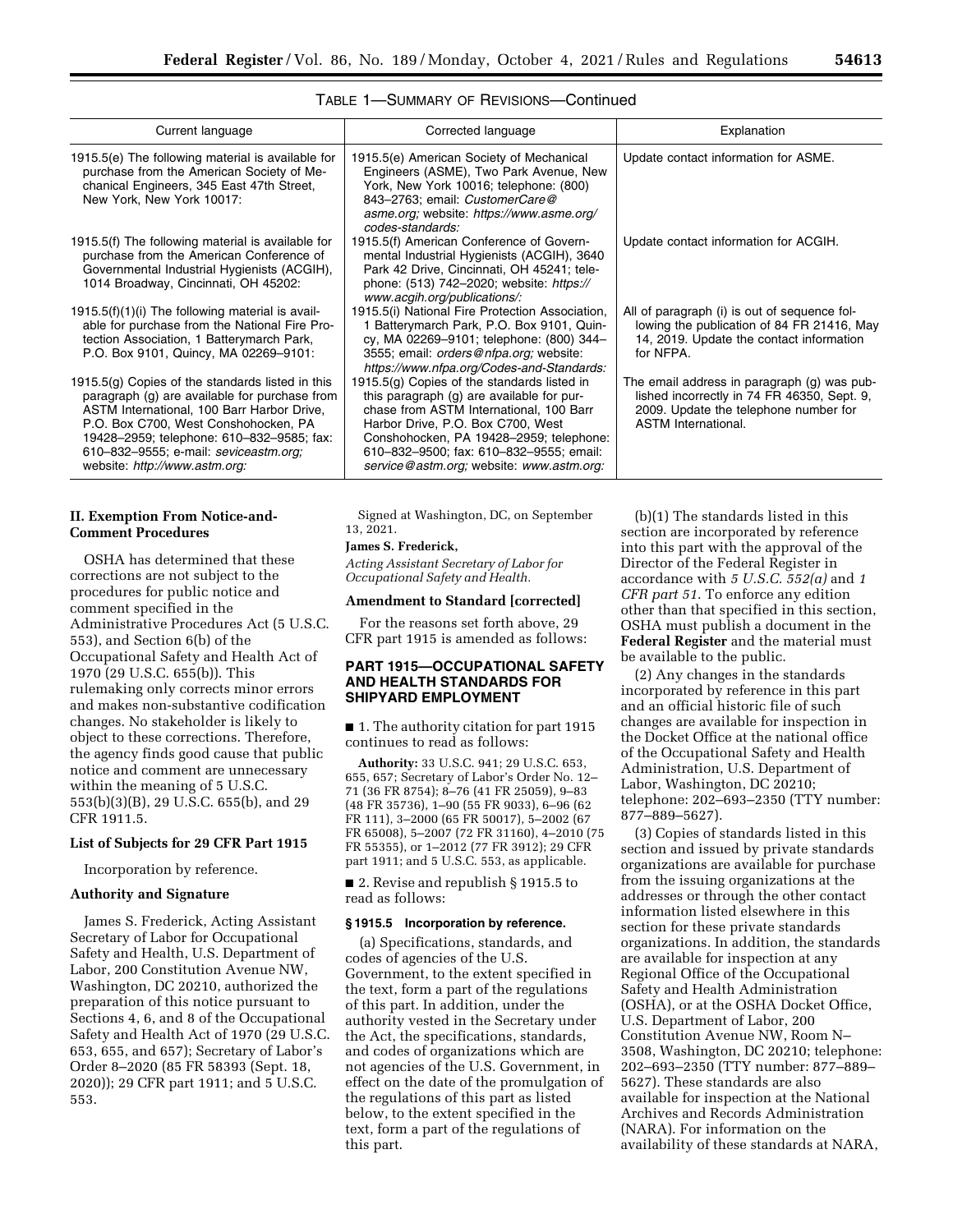email *[fr.inspection@nara.gov,](mailto:fr.inspection@nara.gov)* or go to *[www.archives.gov/federal-register/cfr/](http://www.archives.gov/federal-register/cfr/ibr-locations.html)  [ibr-locations.html.](http://www.archives.gov/federal-register/cfr/ibr-locations.html)* 

(c) [Reserved]

(d) American National Standards Institute (ANSI), 25 West 43rd Street, 4th Floor, New York, NY 10036; telephone: 212–642–4900; fax: 212– 398–0023; website: *[www.ansi.org://](http://www.ansi.org://)* 

(1) ANSI A14.1–1975 Safety Requirements for Portable Wood Ladders, IBR approved for *§ 1915.72(a).* 

(2) ANSI A14.2–1972 Safety Requirements for Portable Metal Ladders, IBR approved for *§ 1915.72(a).* 

(3) ANSI B7.1–1964 Safety Code for the Use, Care, and Protection of Abrasive Wheels, IBR approval for *§ 1915.134(c).* 

(4) ANSI Z41–1999, American National Standard for Personal Protection—Protective Footwear; IBR approved for *§ 1915.156(b).* Copies of ANSI Z41–1999 are available for purchase only from the National Safety Council, 1121 Spring Lake Drive, Itasca, IL 60143–3201; telephone: (800) 621– 7619; fax: 630–285–1434; website: *[www.nsc.org.](http://www.nsc.org)* 

(5) ANSI Z41–1991, American National Standard for Personal Protection—Protective Footwear; IBR approved for *§ 1915.156(b).* Copies of ANSI Z41–1991 are available for purchase only from the National Safety Council, 1121 Spring Lake Drive, Itasca, IL 60143–3201; telephone: (800) 621– 7619; fax: 630–285–1434; website: *[www.nsc.org.](http://www.nsc.org)* 

(6) ANSI/ISEA Z87.1–2010, Occupational and Educational Personal Eye and Face Protection Devices, approved April 13, 2010; IBR approved for § 1915.153(b). Copies are available for purchase from:

(i) ANSI Webstore, 25 W 43rd Street, 4th Floor, New York, NY 10036; telephone: (212) 642–4980; website: *[https://webstore.ansi.org;](https://webstore.ansi.org)* 

(ii) IHS Standards Store, 15 Inverness Way East, Englewood, CO 80112; telephone: (800) 447–2273; website: *[https://global.ihs.com;](https://global.ihs.com)* or

(iii) TechStreet Store, 3025 Boardwalk Drive, Suite 220, Ann Arbor, MI 48108; telephone: (855) 999–9870; website: *www.t*[echstreet.com.](http://www.techstreet.com)

(7) ANSI Z87.1–2003, Occupational and Educational Personal Eye and Face Protection Devices, approved June 19, 2003; IBR approved for § 1915.153(b). Copies available for purchase from the:

(i) ANSI Webstore, 25 W 43rd Street, 4th Floor, New York, NY 10036; telephone: (212) 642–4980; website: *[https://webstore.ansi.org/;](https://webstore.ansi.org/)* 

(ii) IHS Standards Store, 15 Inverness Way East, Englewood, CO 80112;

telephone: (800) 447–2273; website: *[https://global.ihs.com;](https://global.ihs.com)* or

(iii) TechStreet Store, 3025 Boardwalk Drive, Suite 220, Ann Arbor, MI 48108; telephone: (855) 999–9870; website: *[www.techstreet.com.](http://www.techstreet.com)* 

(8) ANSI Z87.1–1989 (R–1998), Practice for Occupational and Educational Eye and Face Protection, Reaffirmation approved January 4, 1999; IBR approved for § 1915.153(b). Copies are available for purchase from:

(i) ANSI Webstore, 25 W 43rd Street, 4th Floor, New York, NY 10036; telephone: (212) 642–4980; website: *[https://webstore.ansi.org/;](https://webstore.ansi.org/)* 

(ii) IHS Standards Store, 15 Inverness Way East, Englewood, CO 80112; telephone: (800) 447–2273; website: *[https://global.ihs.com;](https://global.ihs.com)* or

(iii) TechStreet Store, 3025 Boardwalk Drive, Suite 220, Ann Arbor, MI 48108; telephone: (855) 999–9870; website: *[www.techstreet.com.](http://www.techstreet.com)* 

(9) American National Standards Institute (ANSI) Z89.1–2009, American National Standard for Industrial Head Protection, approved January 26, 2009; IBR approved for § 1915.155(b). Copies of ANSI Z89.1–2009 are available for purchase only from the International Safety Equipment Association, 1101 Wilson Boulevard, Suite 1425, Arlington, VA 22209–1762; telephone: 703–525–1695; fax: 703–528–2148; website: *[www.safetyequipment.org.](http://www.safetyequipment.org)* 

(10) American National Standards Institute (ANSI) Z89.1–2003, American National Standard for Industrial Head Protection; IBR approved for § 1915.155(b). Copies of ANSI Z89.1– 2003 are available for purchase only from the International Safety Equipment Association, 1101 Wilson Boulevard, Suite 1425, Arlington, VA 22209–1762; telephone: 703–525–1695; fax: 703– 528–2148; website:

*[www.safetyequipment.org.](http://www.safetyequipment.org)*  (11) American National Standards Institute (ANSI) Z89.1–1997, American National Standard for Personnel Protection—Protective Headwear for Industrial Workers—Requirements; IBR approved for § 1915.155(b). Copies of ANSI Z89.1–1997 are available for purchase only from the International Safety Equipment Association, 1101 Wilson Boulevard, Suite 1425, Arlington, VA 22209–1762; telephone: 703–525–1695; fax: 703–528–2148; website: *[www.safetyequipment.org.](http://www.safetyequipment.org)* 

(12) ANSI/IESNA RP–7–01, Recommended Practice for Lighting Industrial Facilities, ANSI approved July 26, 2001, IBR approved for *§ 1915.82(a).* 

(13) ANSI/ISEA Z308.1–2009, Revision of ANSI Z308.1–2003, Minimum Requirements for Workplace First Aid Kits and Supplies, ANSI approved May 8, 2009, IBR approved for *§ 1915.87* Appendix A.

**Note 1 to paragraph (d):** Unless otherwise indicated, all standards in this paragraph (d) are available from ANSI.

(e) American Society of Mechanical Engineers (ASME), Two Park Avenue, New York, New York 10016; telephone: (800) 843–2763; email: *[CustomerCare@](mailto:CustomerCare@asme.org) [asme.org;](mailto:CustomerCare@asme.org)* website: *[https://](https://www.asme.org/codes-standards) [www.asme.org/codes-standards:](https://www.asme.org/codes-standards)* 

(1) ASME Boiler and Pressure Vessel Code, Section VIII, Rules for Construction of Unfired Pressure Vessels, 1963, IBR approved for *§ 1915.172(a).* 

(2) [Reserved]

(f) American Conference of Governmental Industrial Hygienists (ACGIH), 3640 Park 42 Drive, Cincinnati, OH 45241; telephone: (513) 742–2020; website: *[https://](https://www.acgih.org/publications/) [www.acgih.org/publications/:](https://www.acgih.org/publications/)* 

(1) Threshold limit values, 1970, IBR approved for *§§ 1915.12(b)* and

*1915.1000,* table Z.

(2) [Reserved]

(g) ASTM International, 100 Barr Harbor Drive, P.O. Box C700, West Conshohocken, PA 19428–2959; telephone: 610–832–9500; fax: 610– 832–9555; email: *[service@astm.org;](mailto:service@astm.org)*  website: *[www.astm.org:](http://www.astm.org)* 

(1) ASTM F–2412–2005, Standard Test Methods for Foot Protection; IBR approved for *§ 1915.156(b).* 

(2) ASTM F–2413–2005, Standard Specification for Performance Requirements for Protective Footwear; IBR approved for *§ 1915.156(b).* 

(h) International Labour Organization (ILO), 4 route des Morillons, CH–1211 Genève 22, Switzerland; telephone: +41 (0) 22 799 6111; fax: +41 (0) 22 798 8685; website: *[www.ilo.org/.](http://www.ilo.org/)* 

(1) Guidelines for the Use of the ILO International Classification of Radiographs of Pneumoconioses, Revised Edition 2011, Occupational safety and health series; 22 (Rev. 2011), IBR approved for *§ 1915.1001.* 

(2) [Reserved]

(i) National Fire Protection Association (NFPA), 1 Batterymarch Park, P.O. Box 9101, Quincy, MA 02269–9101; telephone: (800) 344–3555; email: *[orders@nfpa.org;](mailto:orders@nfpa.org)* website: *[https://](https://www.nfpa.org/Codes-and-Standards) [www.nfpa.org/Codes-and-Standards:](https://www.nfpa.org/Codes-and-Standards)* 

(1) NFPA 1981–2002 Standard on Open-Circuit Self-Contained Breathing Apparatus for Fire and Emergency Services, IBR approved for *1915.505(e)*.

(2) NFPA 1971–2000, Standard on Protective Ensemble for Structural Fire Fighting, IBR approved for *§ 1915.505(e).* 

(3) NFPA 1976–2000, Standard on Protective Ensemble for Proximity Fire